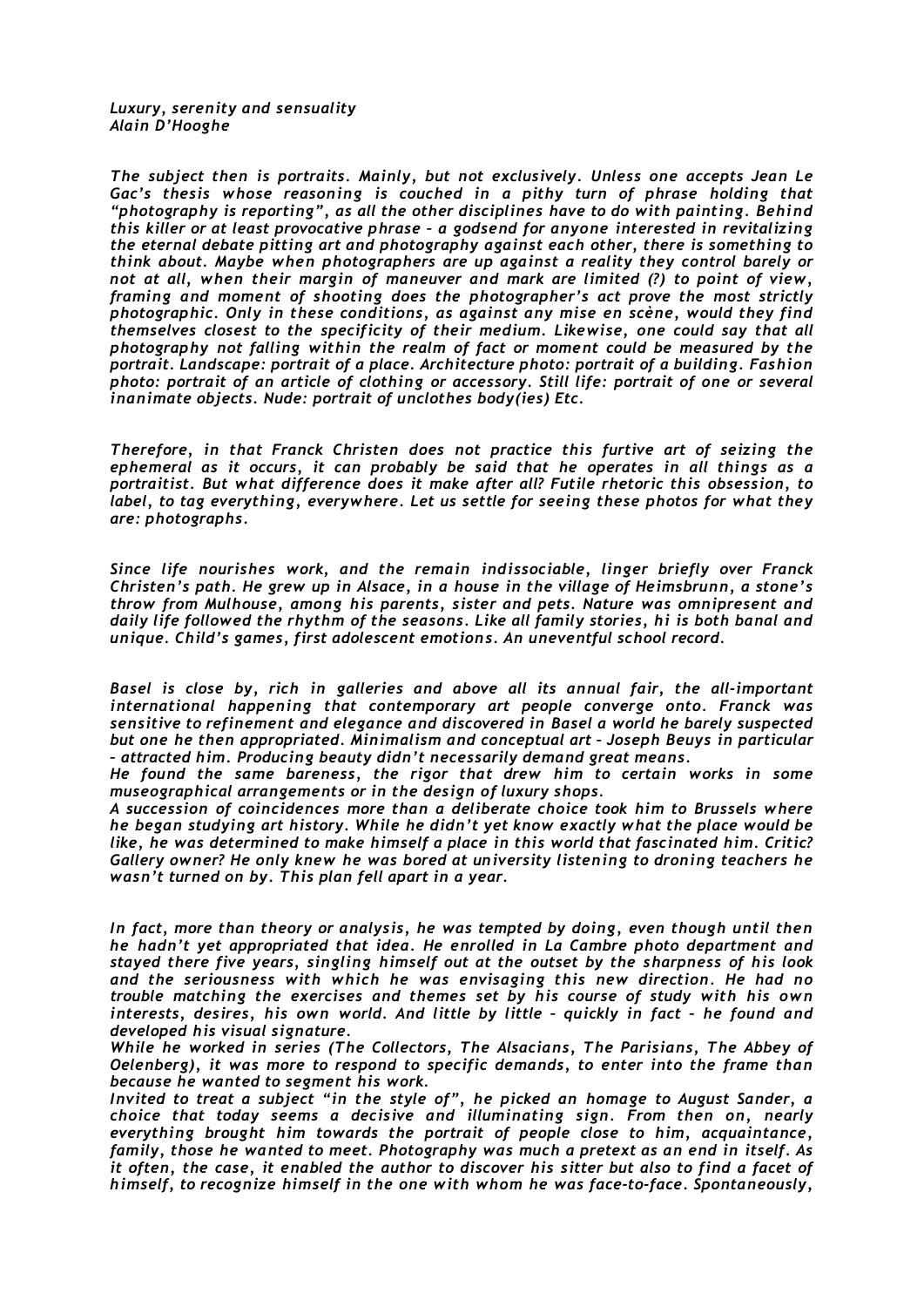*Franck Christen sought affinities rather than differences so that virtually all this production can be considered as a mosaic of which each element composes nothing else but a necessarily unfinished and unfinishable self-portrait. To a greater or lesser degree, he is the collector taken with his objects, the Parisian social lion par excellence, the Alsacian attached to his traditions, the monk seeking harmony in silence and the repetition of simple gestures, the young man attentive to his appearance, the stylist matching pure lines and noble materials, the painter recreating a universe in his image.*

*The choice of medium format is obviously meaningful. In addition to the characteristics of a negative that offers a better definition and therefore more details, it fits photography as Franck Christen understands and practices it. The relatively heavy and cumbersome camera is not unobtrusive, which confers a real physical presence to it, a solemnity that each of the protagonists feels. No question of dissimulating here, of doing anything without anyone's knowledge. Besides, as the camera is held at stomach or chest level rather than at the eye, there is no screen between the photographer and his model so their relationship is one of equality, a real face-to-face. Lastly, the square suggests another harmony, like a better foundation.*

*To the more or less stark stylism of the studio, Franck Christen prefers the portrait on location, using the natural setting to compose his frame. Most often the person fits into a clearly defined environment.*

*The lines are more straight than curved, the angles sharp as if the author was reserving the softness of the curves for the essential, the human being.*

*It's the same softness, the same curves from the lights falling like a caress. Light – always; day light – only, over shadow. Literally as well as figuratively.*

*Although they don't seem nervous, although they seem to have confidence more than to be on the defensive, Franck Christen's sitters still generally betray their fragility. As there's no hint of malevolence, they lower their guard and mask, revealing themselves in all their vulnerability.*

*Bodies are as "talkative" as faces. The photographer has also understood that. There's a curious ritual as preamble to the shooting. Before posing the model is "subjected" to a few stretching exercises, an incongruous way to break the ice but even more an almost infallible way to avoid the stiff, rigid attitude of anyone placed opposite the lens. The position loses its rigidity and the gesture becomes more natural.*

*Even in the process leads to an almost total control of the various elements of the image, from the choice of the frame to that of the time of taking the picture, Franck Christen remains attentive and receptive to the serendipitous accident, to the unexpectedness that swings something well-done into the realm of grace. It's the accident, the chance, unsuspected until the development of the film, that presides over the final selection. Every time it's the indescribable magic that allows a photo to join its elders in the ledger w here "those who remain" are inscribes. Fortunately, art drinks more from the irrational than from certainties or recipes.*

*While the human figure remains at the heart of his work forming its epicentre and its guiding red thread, other themes enrich and diversify it, substantiating its consistency? Whether he takes a famous dress designer or architect, painter friends, his parents, neighbours, a mother and child doing somersaults in the Tuscan fields, the dog Corto, a sparkling petticoat, a bottle of holy water or the ruins of the temple of Faqra, Franck Christen quests after elegance.*

*Beauty, of human beings, of things as well as of feelings – this is what keeps his eye open. This is what stops him when a cloud crosses the sky, the cedars forma delicate vault, a pillar of the Eiffel Tower becomes an incomparably interwoven lacework.*